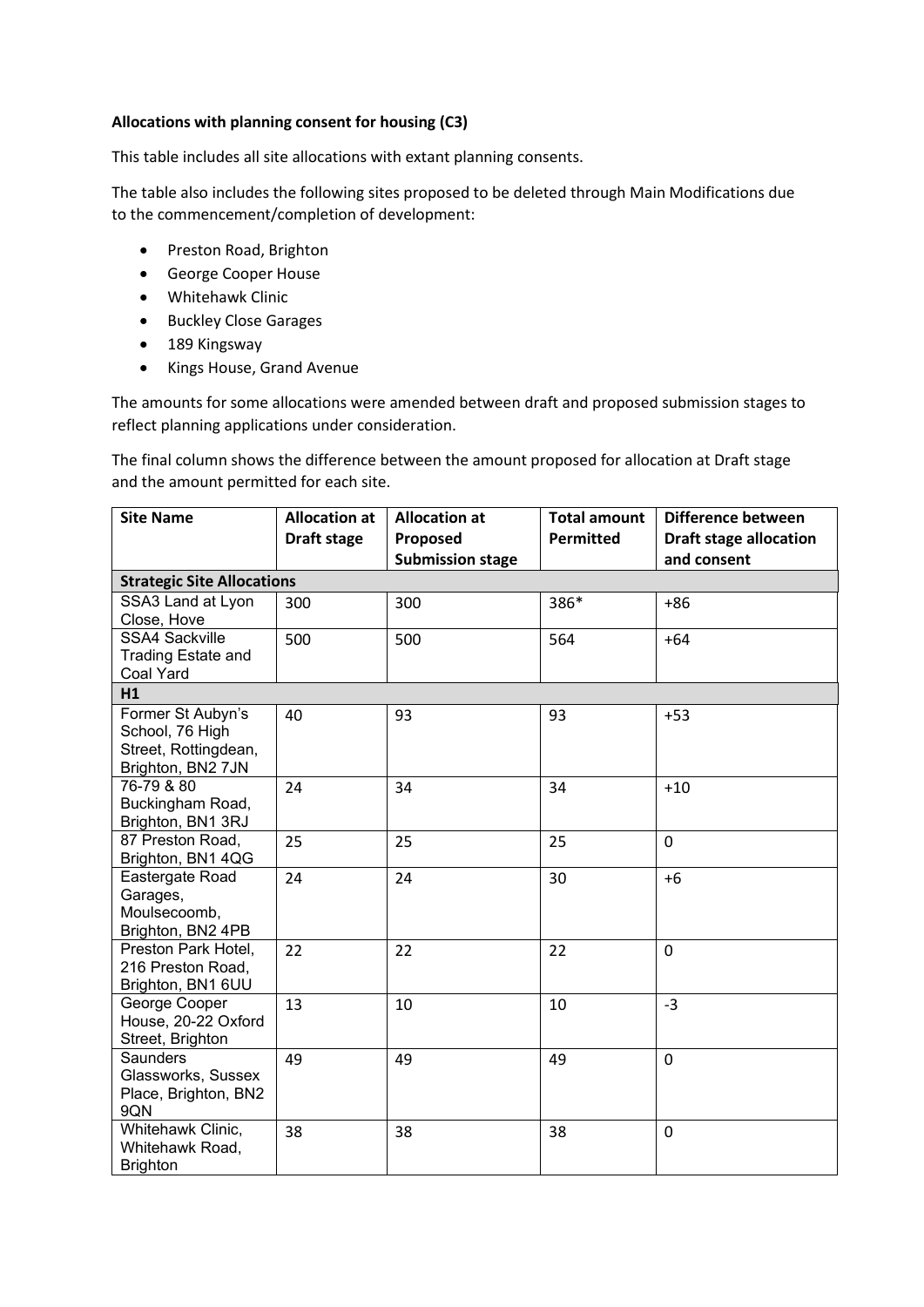| <b>Site Name</b>                              | <b>Allocation at</b> | <b>Allocation at</b>          | <b>Total amount</b> | Difference between                           |
|-----------------------------------------------|----------------------|-------------------------------|---------------------|----------------------------------------------|
|                                               | <b>Draft stage</b>   | Proposed                      | <b>Permitted</b>    | <b>Draft stage allocation</b><br>and consent |
| <b>Buckley Close</b>                          | 15                   | <b>Submission stage</b><br>12 | 12                  | $-3$                                         |
| garages, Hangleton                            |                      |                               |                     |                                              |
| 29-31 New Church                              | 40                   | 45                            | 45                  | $+5$                                         |
| Road, Hove                                    |                      |                               |                     |                                              |
| 189 Kingsway, Hove                            | 60                   | 60                            | 60                  | $\mathbf 0$                                  |
| Kings House, Grand<br>Avenue, Hove            | 140                  | 169                           | 169                 | $+29$                                        |
| Victoria Road Former<br><b>Housing Office</b> | 37                   | 37                            | 42                  | $+5$                                         |
| (adjacent Portslade                           |                      |                               |                     |                                              |
| Town Hall), Victoria<br>Road, Portslade       |                      |                               |                     |                                              |
| Land at the corner of                         | 10                   | 10                            | 14 (approved        | $+4$                                         |
| Fox Way and                                   |                      |                               | subject to          |                                              |
| Foredown Road,                                |                      |                               | S106)               |                                              |
| Portslade<br>Former Belgrave                  | 45                   | 104                           | 104                 | $+59$                                        |
| Centre and ICES,                              |                      |                               |                     |                                              |
| Clarendon Place,                              |                      |                               |                     |                                              |
| Portslade                                     |                      |                               |                     |                                              |
| City College, Pelham<br>Tower (and car-       | 100                  | 100                           | 135                 | $+35$                                        |
| park), Pelham Street                          |                      |                               |                     |                                              |
| 27-31 Church Street                           | 10                   | 10                            | $9**$               | $-1$                                         |
| (corner with Portland                         |                      |                               |                     |                                              |
| Street)<br>Former Dairy Crest                 | 14                   | 14                            | 14                  | $\mathbf 0$                                  |
| Site, 35-39 The                               |                      |                               |                     |                                              |
| Droveway, Hove                                |                      |                               |                     |                                              |
| H <sub>2</sub>                                |                      |                               |                     |                                              |
| Land off Overdown<br>Rise, Mile Oak,          | 125                  | 125                           | 125                 | $\mathbf 0$                                  |
| (sites 4b, 5, 5a)                             |                      |                               |                     |                                              |
| Land to north east of                         | 100                  | 242                           | 242                 | $+142$                                       |
| Coldean Lane (site                            |                      |                               |                     |                                              |
| 21)<br>Land adjacent to                       | TBC at draft         | 45                            | 51                  | $+6$                                         |
| Ovingdean and                                 | stage                |                               |                     |                                              |
| Falmer Road,                                  | pending              |                               |                     |                                              |
| Ovingdean (site 42)                           | appeal               |                               |                     |                                              |
|                                               | decision             |                               |                     |                                              |
| <b>Cluster at Coombe</b>                      | 65                   | 65                            | 72                  | $+7$                                         |
| Farm and Saltdean                             |                      |                               |                     |                                              |
| Boarding Kennels,<br><b>Westfield Avenue</b>  |                      |                               |                     |                                              |
| North, Saltdean                               |                      |                               |                     |                                              |
| (sites 48, 48a, 48b)                          |                      |                               |                     |                                              |
| Land west of Falmer                           | 32                   | 32                            | 32                  | $\mathbf 0$                                  |
| Avenue, Saltdean<br>(site 50)                 |                      |                               |                     |                                              |
| <b>Total</b>                                  | 1,828***             | 2,165                         | 2,377               | 504                                          |